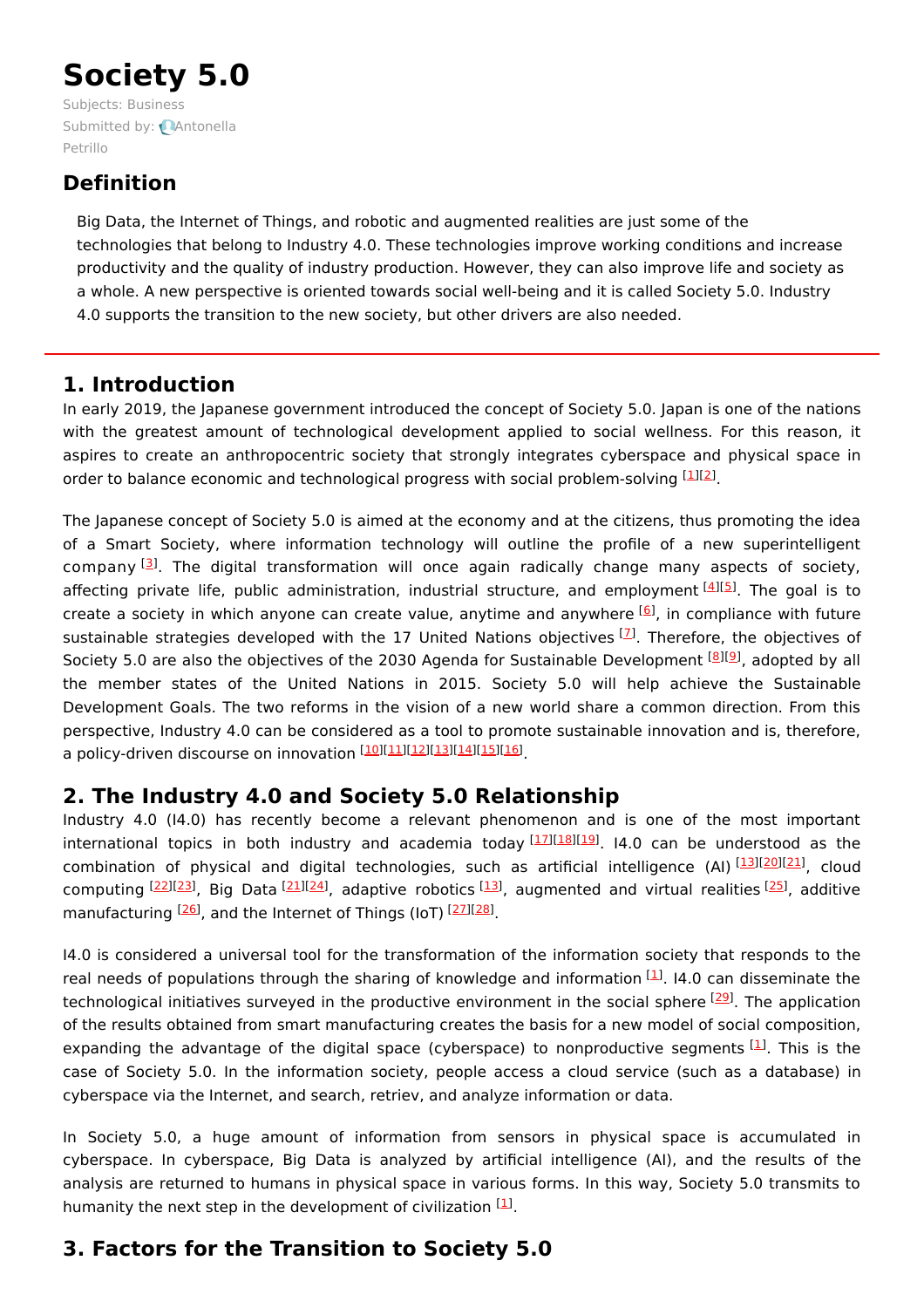An essential step in the direction of Society 5.0 is the social dialogue, the exploitation of technologies, and participation at all levels of society. Society 5.0 is a socially and environmentally sustainable society. Products and services supported by governance and stakeholders that meet sustainability requirements have greater credibility and are more likely to be recognized by society. This also provides a good environment for transversal communication. This type of communication allows greater involvement in the processes needed for sustainable innovation. Technological capabilities and the sharing of information and knowledge with stakeholders are essential for the implementation of sustainable development strategies. Therefore, it is necessary to build an incentive scheme to motivate all stakeholders. In this context, technology plays a key role in industry. The best prevention and quality measures for products and services can be implemented. The impacts of technology can also be found in the quality of life of the citizen. The digital space is one of the crucial topics of interest in research in the fields of intelligent transport, intelligent manufacturing, and medical care. Healthcare is one of the objectives of Society 5.0, which strongly depends on all the other factors. The ways in which citizens can interact with technology reflect the role that citizens may have in the future within society.

# **4. Framework of I4.0 Technologies Implementation in Society 5.0**

This new model of society is based on I4.0 technology, which is embedded in infrastructure with intelligent processes.

The integration of technological infrastructures within Society 5.0 revolves around connections and data processing in order to create a relationship between users, Big Data, robotics, sensors, and personalized services, thanks to the use of Internet technology. Everything connected to the Internet features advanced technologies that identify accurate data from the physical space, facilitate the compilation of appropriate data in real time, and send this data to cyberspace. The information collected by multiple sensors is sent to central processing units, where it is integrated and stored in data management platforms. The development of a network of various sensors allows the automatic compilation of environmental data in order to exchange data with other organizations or within the same organization. Information is closely linked to Big Data. Big Data are the set of techniques that can be used to compile and process large amounts of data and conduct their immediate analysis through data analysis. Analysis for monitoring and information acquisition is applied to the data entered and managed through Big Data. This generates additional value related to Society 5.0. Data analysis is very important in robotics. Robotics can assist humans in performing various tasks, ranging from normal housework to industrial operations. In industry, robots create an intelligent working environment in which products can orient themselves. However, the output generated by robotics must always be under human direction. Important solutions, such as AR and VR, are key parts of the components, including maintenance, service, quality assurance, self-learning, and training. Perfectly implemented, AR/VR solutions are the key solutions in the digital production field. AR plays a key role in enabling workers to access information available electronically and connect it to the physical space.

These technologies are also aimed at personally oriented services, including healthcare. In particular, the technology transferred to the citizen represents an excellent opportunity to help transform data so that it is more useful to citizens. Robots in healthcare facilities are capable of supporting people's independence. The connection and sharing of data information between users through the mobile Internet puts into practice remote medical assistance services. Through the mobile Internet, citizens can monitor data in real time. In general, data can be measured and managed, so that the healthy life expectancy can be extended.

Therefore, the technology in Society 5.0 does not establish its operations in individual sectors, as it crosses multiple fields and impacts different social models.

### **5. Relationship Framework between the Factors for The Success of Society 5.0**

In general, the gap between I4.0 and Society 5.0 can be bridged and must be based on a joint activity of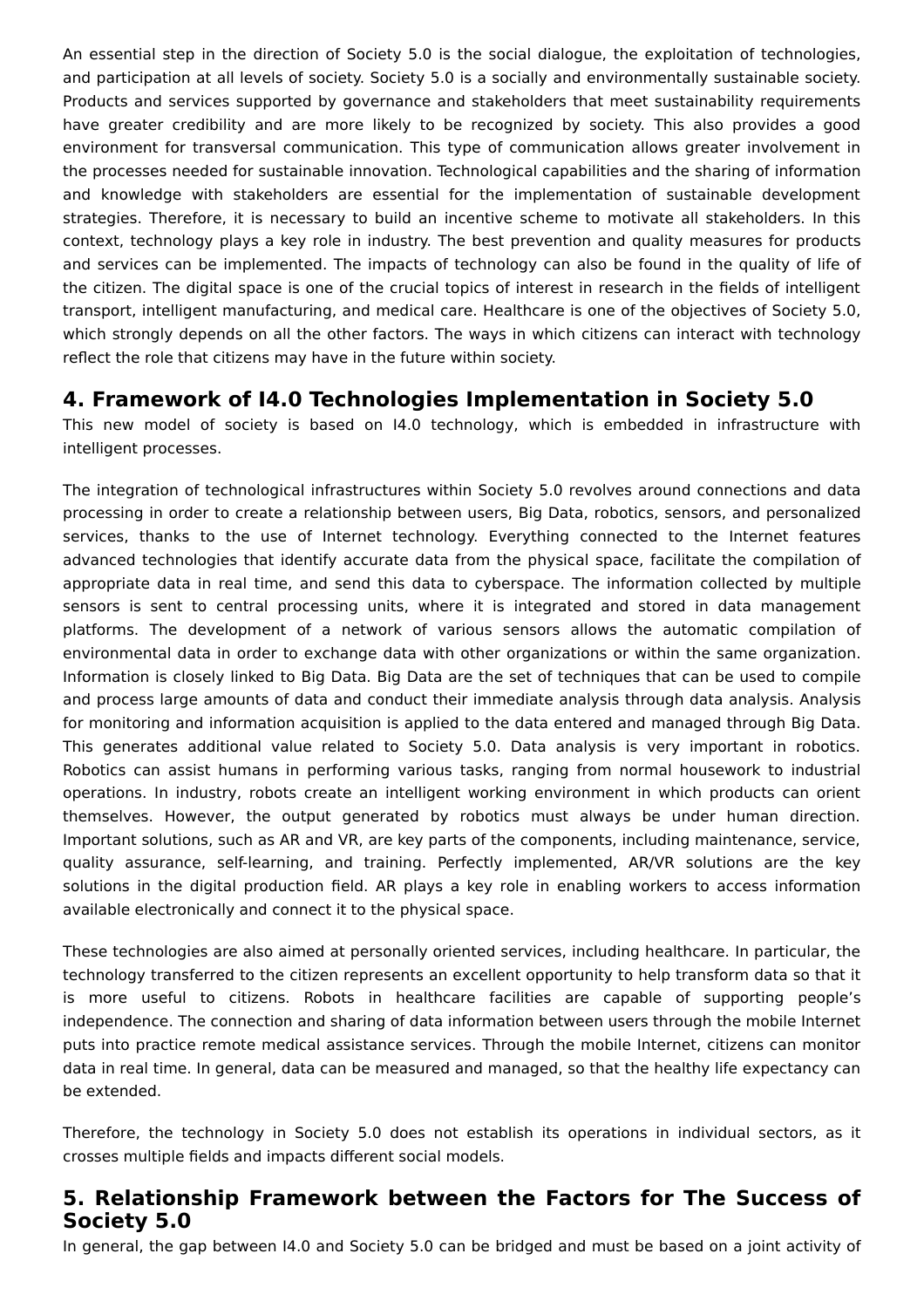governance and technology, through intelligent solutions.

Society 5.0 is based on the requirement of active participation in social issues, with equal opportunities for all people, and an integration of innovative technologies and society, with a view to sustainable development. The integration between digital space and physical space in the social ecosystem concerns industries and governance.

In industry, technology plays a key role. Specifically, robotics and data analysis create an environment, with the use of technologies in I4.0, and offer the opportunity to also develop the skills of stakeholders. The evolution and innovative improvements of I4.0 have developed an increase in the data requirements for real-time analysis and processing. Through the involvement of stakeholders, the strengthening of data processing technologies has made it possible to improve all the activities carried out to achieve the objectives of sustainable development. Examples of such technologies include the sensor-based information industry, data analytics, and mobile Internet applications, which allow for the real-time monitoring of activities and the use of a computer interface for human–computer interaction. The practical implementation of I4.0 technologies connects smart manufacturing with smart data processing through communication and connection technologies.

The sustainable development of Industry 4.0 also creates an environment for the development of knowledge management strategies that take place through data processing technologies.

As for the governance ecosystem, institutions play a key role in pushing technology. In fact, in light of the results, governance and technology occupy the same level of driving power. This means that decisionmakers shape conversations with industry sectors and with stakeholders. The intensity of the way they shape discourse varies according to the type of policy in place. An international policy will guide national and local policies.

### **References**

- <span id="page-2-0"></span>1. Žižek, S.Š.; Mulej, M.; Potočnik, A. The sustainable socially responsible society: Well-being society 6.0. Sustainability 2021, 13, 9186.
- <span id="page-2-1"></span>2. Gurjanov, A.V.; Zakoldaev, D.A.; Shukalov, A.V.; Zharinov, I.O. The smart city technology in the super-intellectual Society 5.0. J. Physics Conf. Ser. 2020, 1679, 032029.
- <span id="page-2-2"></span>3. Haque, A.K.M.B.; Bhushan, B.; Dhiman, G. Conceptualizing smart city applications: Requirements, architecture, security issues, and emerging trends. Expert Syst. 2021, 1, 23.
- <span id="page-2-3"></span>4. Nunes, S.A.; Ferreira, F.A.; Govindan, K.; Pereira, L.F. "Cities go smart!": A system dynamics-based approach to smart city conceptualization. J. Clean. Prod. 2021, 313, 127683.
- <span id="page-2-4"></span>5. Palumbo, R.; Manesh, M.F.; Pellegrini, M.M.; Caputo, A.; Flamini, G. Organizing a sustainable smart urban ecosystem: Perspectives and insights from a bibliometric analysis and literature review. J. Clean. Prod. 2021, 297, 126622.
- <span id="page-2-5"></span>6. Bibri, S.E.; Krogstie, J. Smart sustainable cities of the future: An extensive interdisciplinary literature review. Sustain. Cities Soc. 2017, 31, 183–212.
- <span id="page-2-6"></span>7. United Nations. Draft outcome document of the United Nations summit for the adoption of the post-2015 development agenda. In Draft Resolution Submitted by the President of the General Assembly, Sixty-Ninth Session, Agenda Items 13(a) and 115, A/69/L.85; United Nations: New York, NY, USA, 2015.
- <span id="page-2-7"></span>8. Falanga, R.; Verheij, J.; Bina, O. Green(er) Cities and Their Citizens: Insights from the Participatory Budget of Lisbon. Sustainability 2021, 13, 8243.
- <span id="page-2-8"></span>9. Israilidis, J.; Odusanya, K.; Mazhar, M.U. Exploring knowledge management perspectives in smart city research: A review and future research agenda. Int. J. Inf. Manag. 2019, 56, 101989.
- <span id="page-2-9"></span>10. Yigitcanlar, T.; Kamruzzaman, M.; Foth, M.; Sabatini-Marques, J.; da Costa, E.; Ioppolo, G. Can cities become smart without being sustainable? A systematic review of the literature. Sustain. Cities Soc. 2018, 45, 348–365.
- <span id="page-2-10"></span>11. Yigitcanlar, T.; Corchado, J.; Mehmood, R.; Li, R.; Mossberger, K.; Desouza, K. Responsible Urban Innovation with Local Government Artificial Intelligence (AI): A Conceptual Framework and Research Agenda. J. Open Innov. Technol. Mark. Complex. 2021, 7, 71.
- <span id="page-2-11"></span>12. Yigitcanlar, T.; Cugurullo, F. The Sustainability of Artificial Intelligence: An Urbanistic Viewpoint from the Lens of Smart and Sustainable Cities. Sustainability 2020, 12, 8548.
- 13. Yigitcanlar, T.; DeSouza, K.C.; Butler, L.; Roozkhosh, F. Contributions and Risks of Artificial Intelligence (AI) in Building